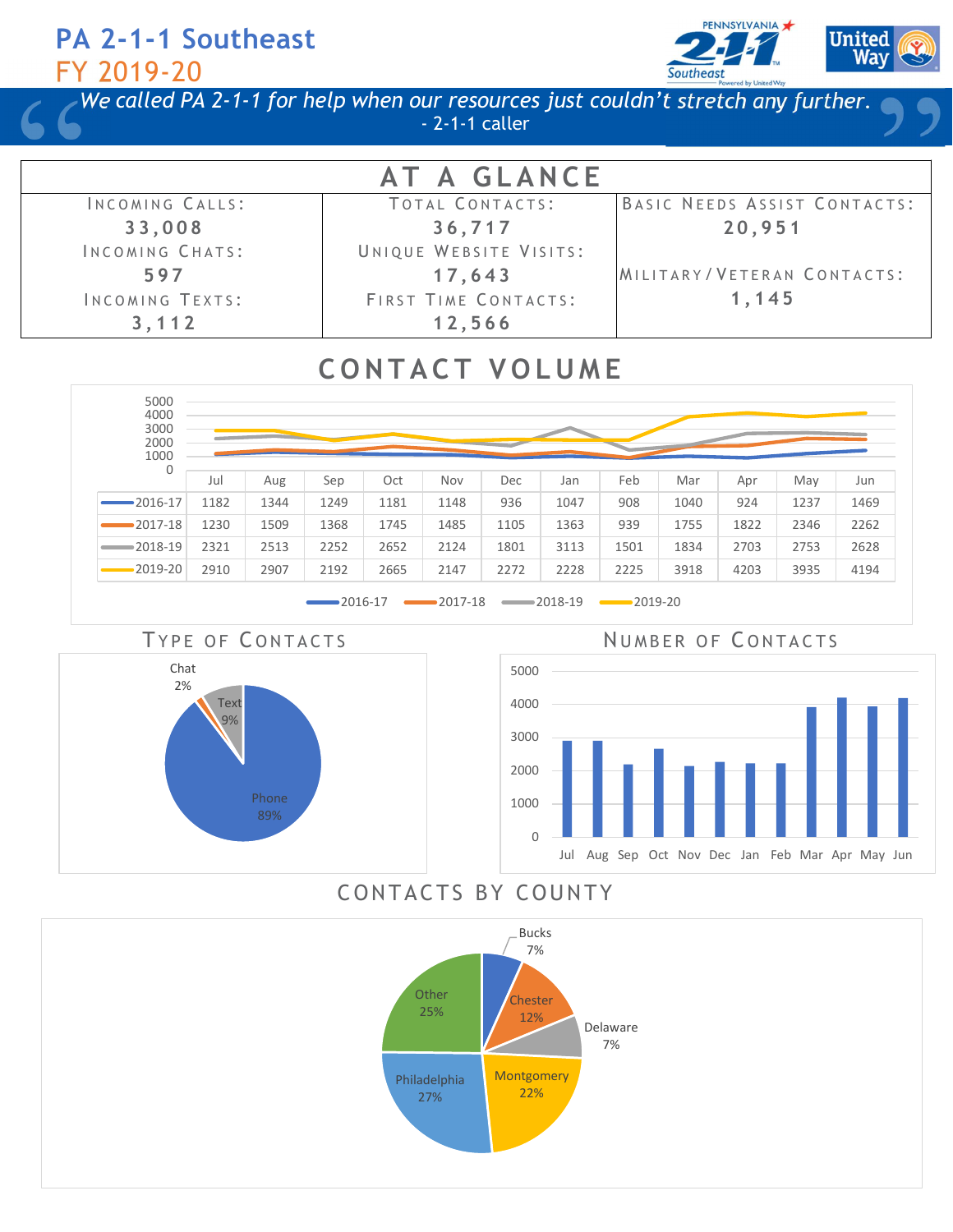# **NEEDS**

### Housing Related Coordinated Entry 19843 Rent Payment Assistance 1 3701 Electric Service Payment Assistance | 3578 Food Pantries 2058 Covid-19 Control 2001 1619 Housing Search Assistance 1077 Comprehensive Information and Referral 1057 Community Shelters **1977** 211 Lead Agencies 211 Lead Agencies Gas Service Payment Assistance 1991 Rental Deposit Assistance **648** Home Rental Listings 633 Homeless Shelter 620 Water Service Payment Assistance **Fig. 1886** Undesignated Temporary Financial Assistance | 553 Low Income/Subsidized Private Rental Housing | 541 Housing Authorities **Authorities 1997** Unemployment Insurance 1 414 Housing Search and Information **Fig. 1881** Homeless Drop In Centers **285** Extreme Weather Shelters **282** Utility Assistance 281 Food Stamps/SNAP 268 Utility Service Payment Assistance 251

### TOP NEEDS TOP BASIC NEEDS

| Housing Related Coordinated Entry          |      |
|--------------------------------------------|------|
| <b>Rent Payment Assistance</b>             |      |
| <b>Electric Service Payment Assistance</b> | 3578 |
| <b>Food Pantries</b>                       | 2058 |
| <b>Community Shelters</b>                  | 977  |
| <b>Gas Service Payment Assistance</b>      |      |

# UNMET NEEDS

## TOP UNMET NEEDS SALL TO PREASON NEEDS UNMET

If services don't exist to meet an inquirer's need or if they are deemed ineligible, 2-1-1 records that as an unmet need. In these cases, 2-1-1 resource navigators explore other services that may be of assistance.



| <b>Electric Service Payment Assistance</b> | 563 |
|--------------------------------------------|-----|
| <b>Housing Related Coordinated Entry</b>   | 297 |
| Directory Assistance                       | 106 |
| <b>Rent Payment Assistance</b>             | 100 |
| Topical Identifiers/Issues                 | 88  |
| Comprehensive Information and Referral     | 63  |
| Rental Deposit Assistance                  | 56  |
| <b>Gas Service Payment Assistance</b>      | 51  |
| <b>Water Service Payment Assistance</b>    | 37  |
| <b>Community Shelters</b>                  | 26  |
| Automobile Payment Assistance              | 23  |
| <b>Homeless Motel Vouchers</b>             | 21  |
| <b>Homeless Shelter</b>                    | 19  |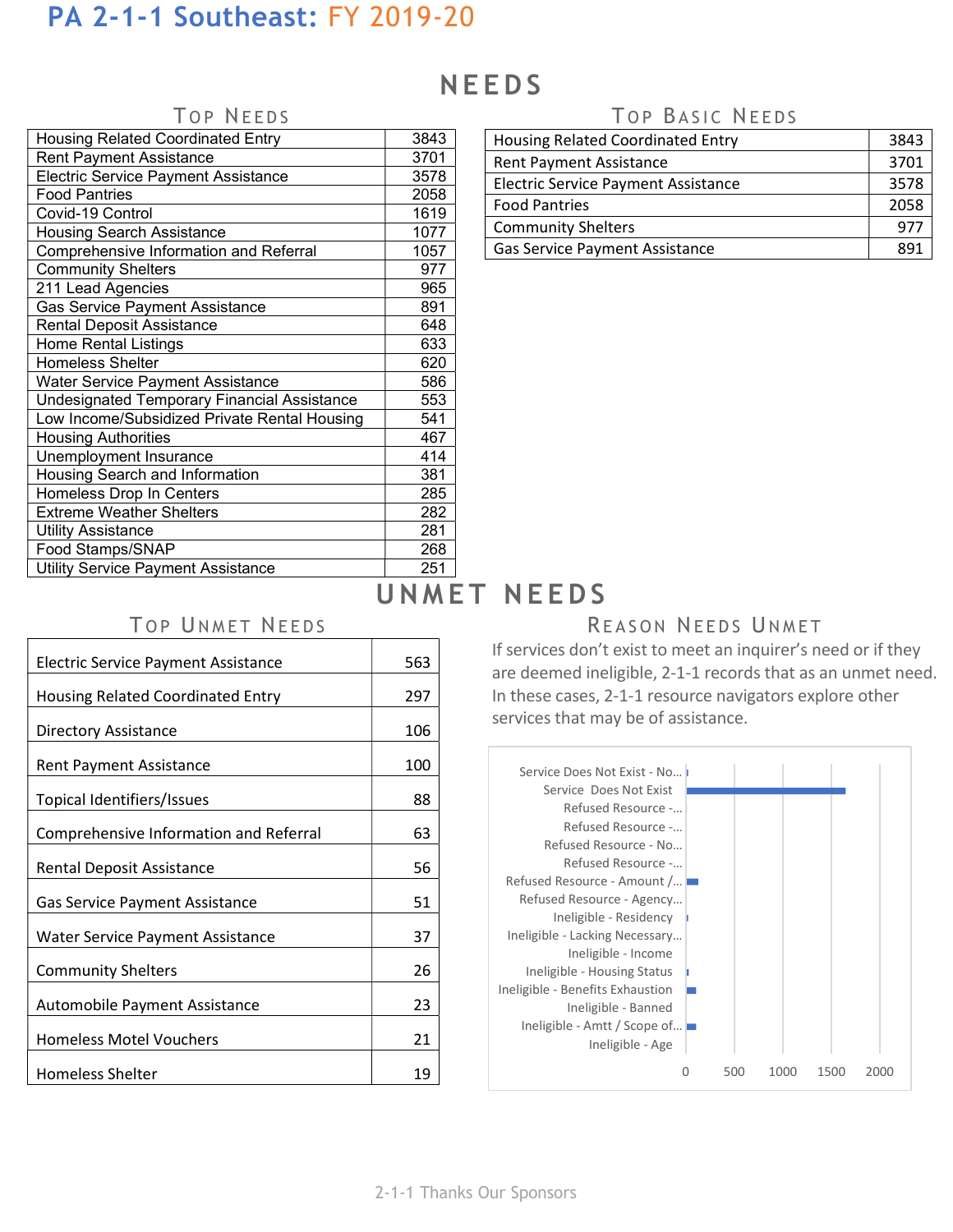

# **DEMOGRAPHICS**



| <b>Zip</b> | Count | Zip   | Count |
|------------|-------|-------|-------|
| 19401      | 2639  | 19134 | 513   |
| 19464      | 1684  | 19013 | 486   |
| 19320      | 1655  | 19121 | 485   |
| 19124      | 615   | 19144 | 446   |
| 19132      | 614   | 19120 | 408   |
| 19143      | 587   | 19104 | 407   |
| 19380      | 560   | 19082 | 399   |
| 19140      | 545   | 19460 | 395   |
| 19139      | 516   | 19131 | 392   |

# MILITARY/VETERAN TOP ZIP CODES